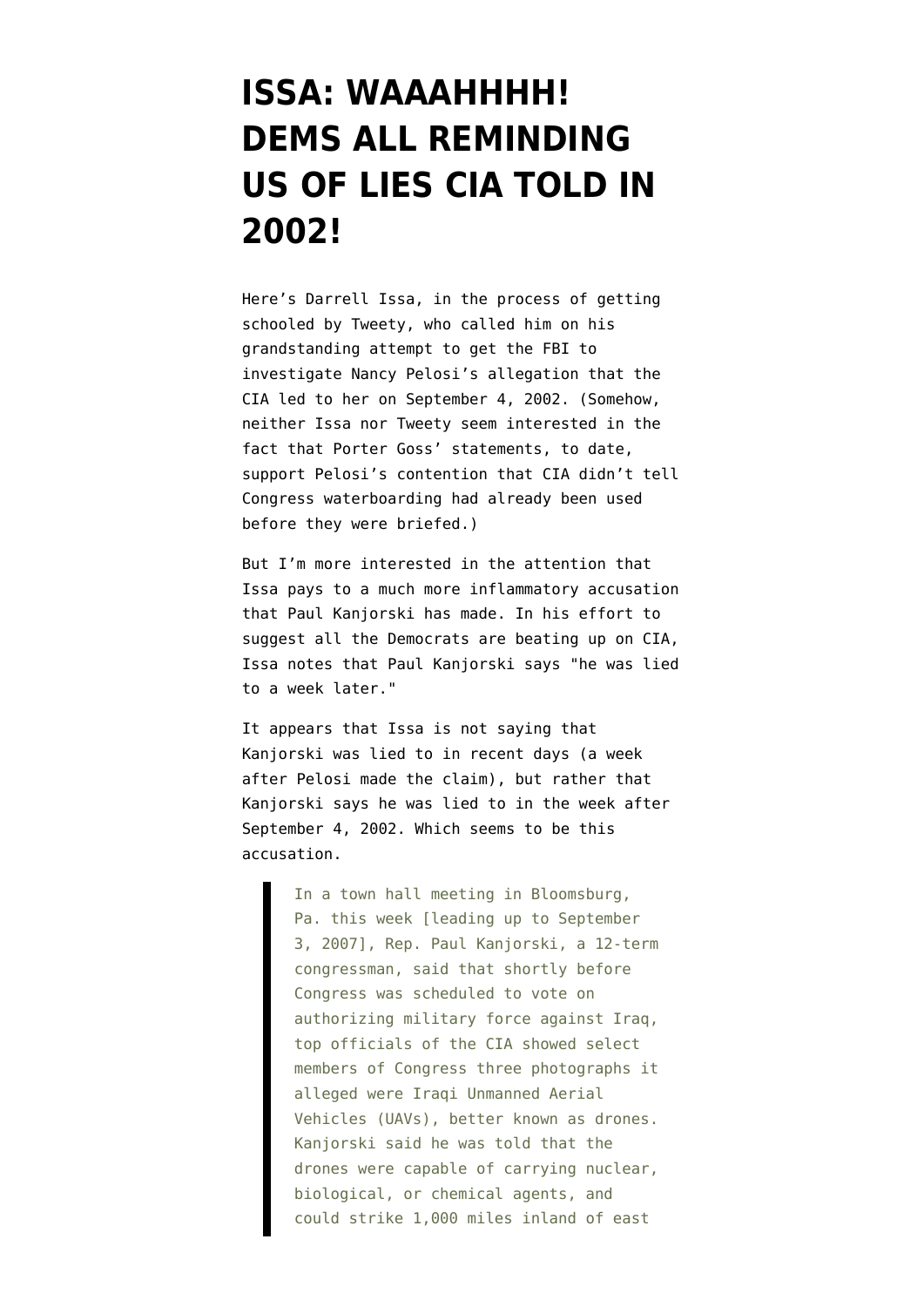coast or west coast cities.

Kanjorski said he and four or five other congressmen in the room were told UAVs could be on freighters headed to the U.S. Both secretary of state Condoleezza Rice and President Bush wandered into and out of the briefing room, Kanjorski said.

Kanjorski said it was the second time he was called to the White House for a briefing. He had opposed giving the President the powers to go to war, and said that he hadn't changed his mind after a first meeting. Until he saw the pictures, Kanjorski said, "I hadn't thought that Iraq was a threat." That second meeting changed everything. After he left that meeting, said Kanjorski, he was willing to give the President the authorization he wanted since the drones "represented an imminent danger."

## [snip]

Several years later, Kanjorski said he learned that the pictures were "a goddamned lie," apparently taken by CIA photographers in the desert in the southwest of the U.S. The drone story itself had already been disproved, although not many major media carried that story. [my emphasis]

Issa's caught up in trying to smear Pelosi, yet he's unconcerned by the allegation that the CIA went out to the desert and trumped up some "Iraq UAV" pictures? Really? Or perhaps he thinks Paul Kanjorski has turned into a nutter?

Because this allegation–which I'm not sure I had seen before–suggests the CIA was doing far more than trying to hide the fact they hadn't given Congress notice of torture in timely fashion. Kanjorski's saying that the week after CIA lied to Pelosi about torture, they showed him and others clearly false materials to persuade them